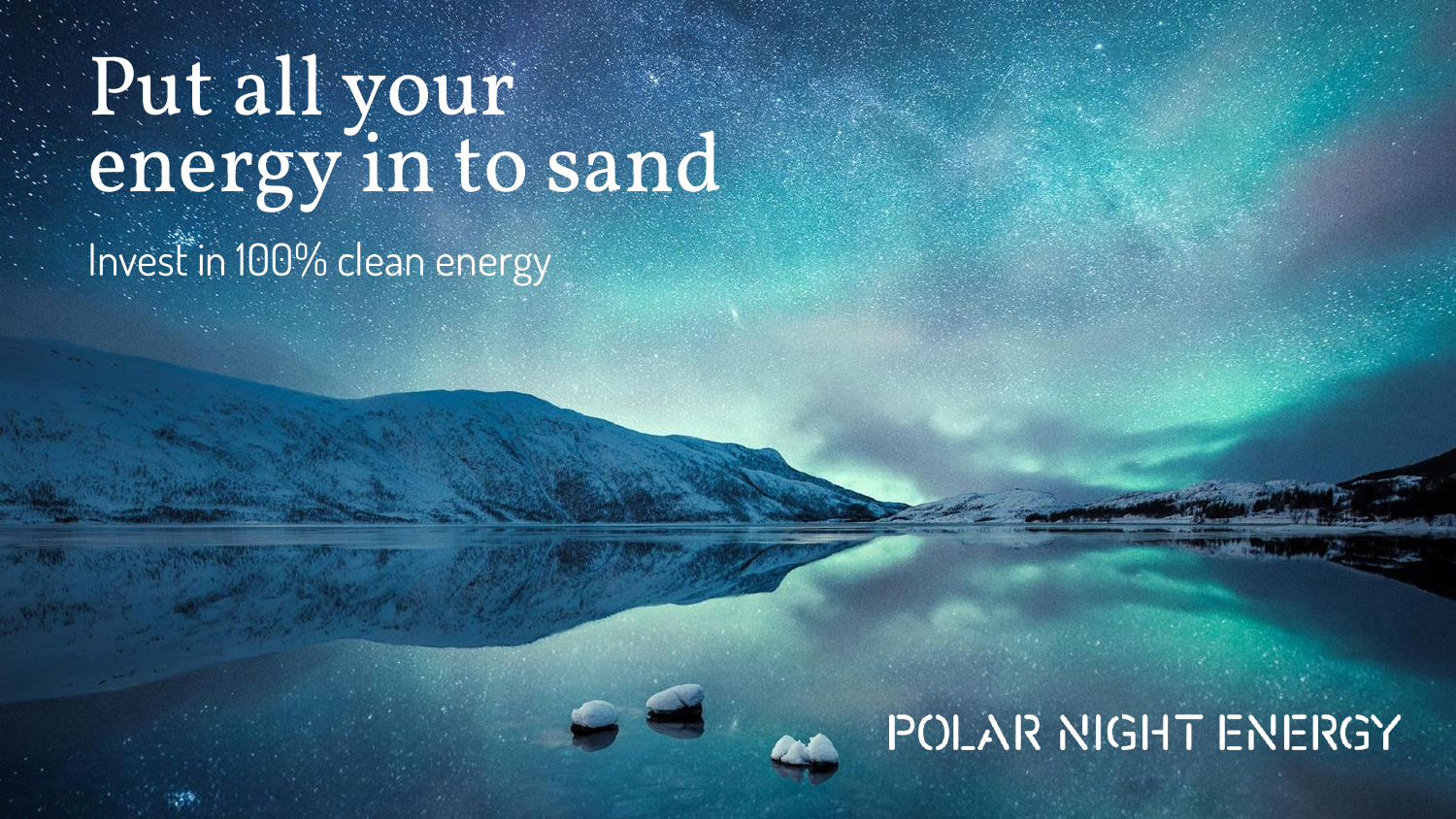## Vision: Cut Emissions, Revolutionise Energy Markets

Patented solution: store wind and solar power as heat in sand

Affordable, safe, scalable, and reliable around the world





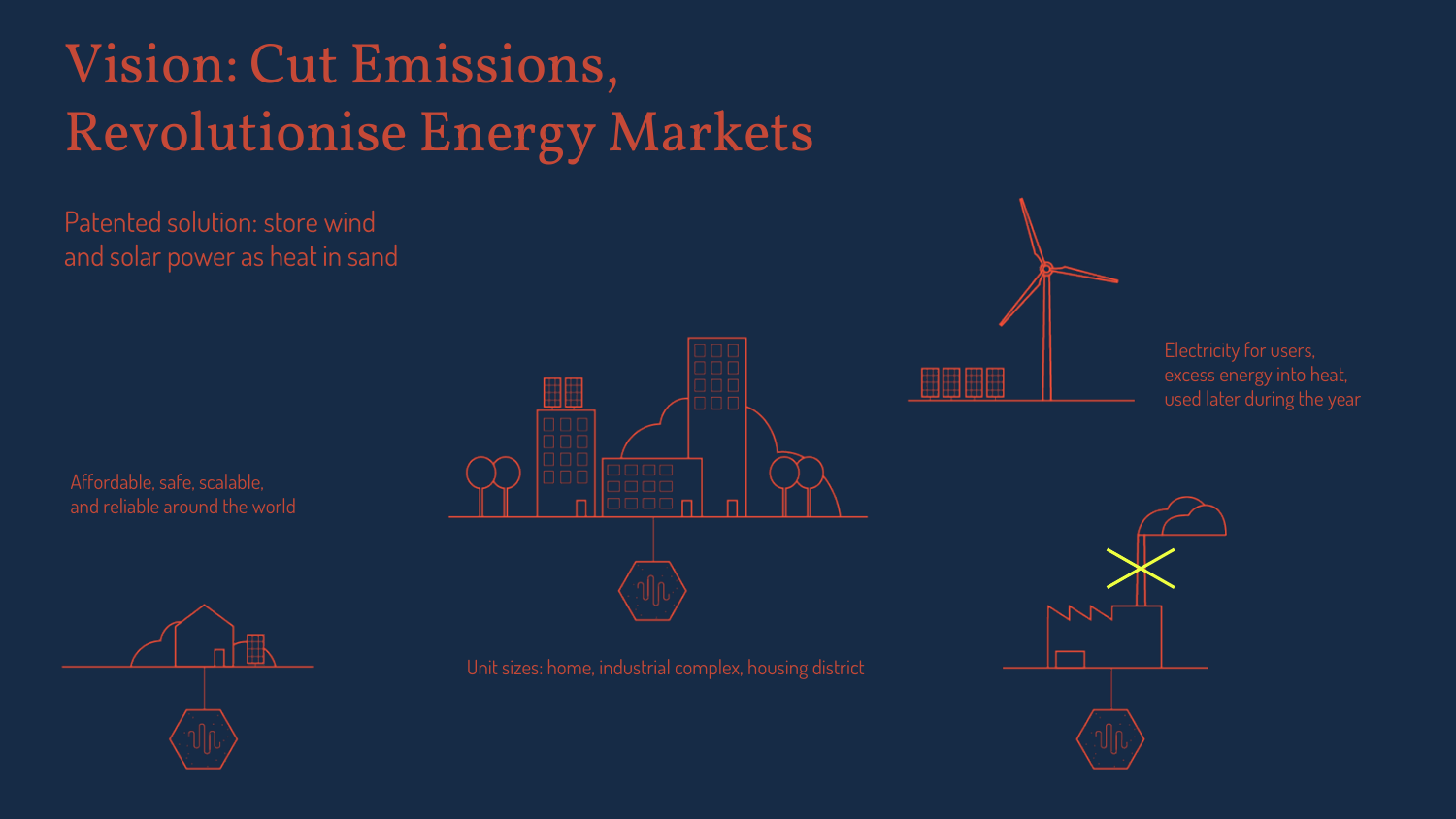### Buildings: About one Quarter of the Emissions

- Emission reductions in district heating relies on the assumption that burning biomass is considered carbon neutral
- True CO2 reductions require technologies without combustion
- **Combining electricity and heating sectors** with solar and wind offers a cost-effective way to achieve this
- District scale heating solutions have a huge potential





Lähde: Asumisen energiankulutus 2018, Tilastokeskus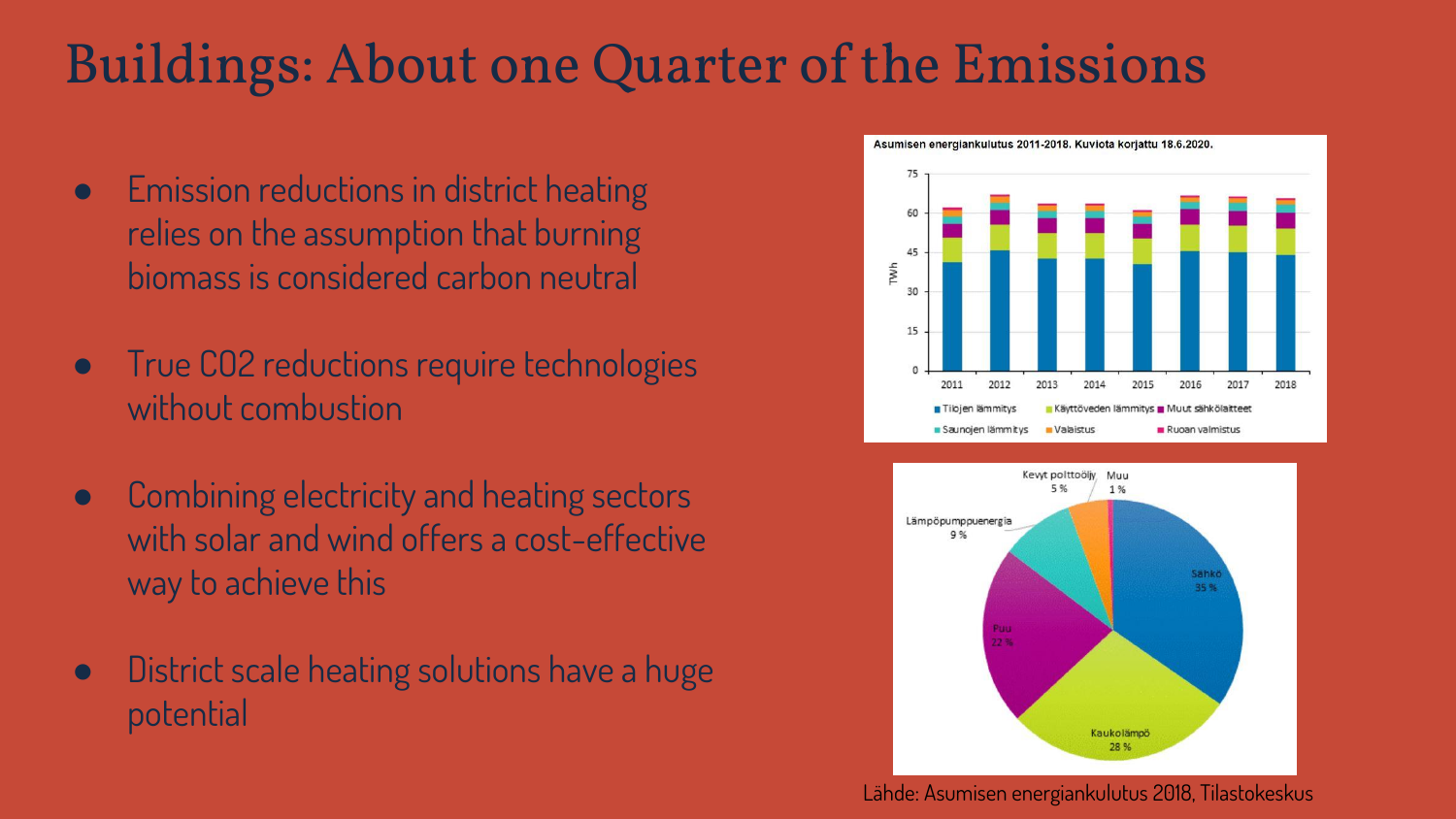## Pilot with the City of Tampere

- Hiedanranta Circular Business Ecosystem
- Part of the city's vision of becoming an international circular business hub
- Final feasibility study of the entire solution in use
- Ready: August 2020
- Storage: 3 MWh
- Input: 30 kW, Connected to solar panels
- Output 50 kW, Integrated to the city district heating system

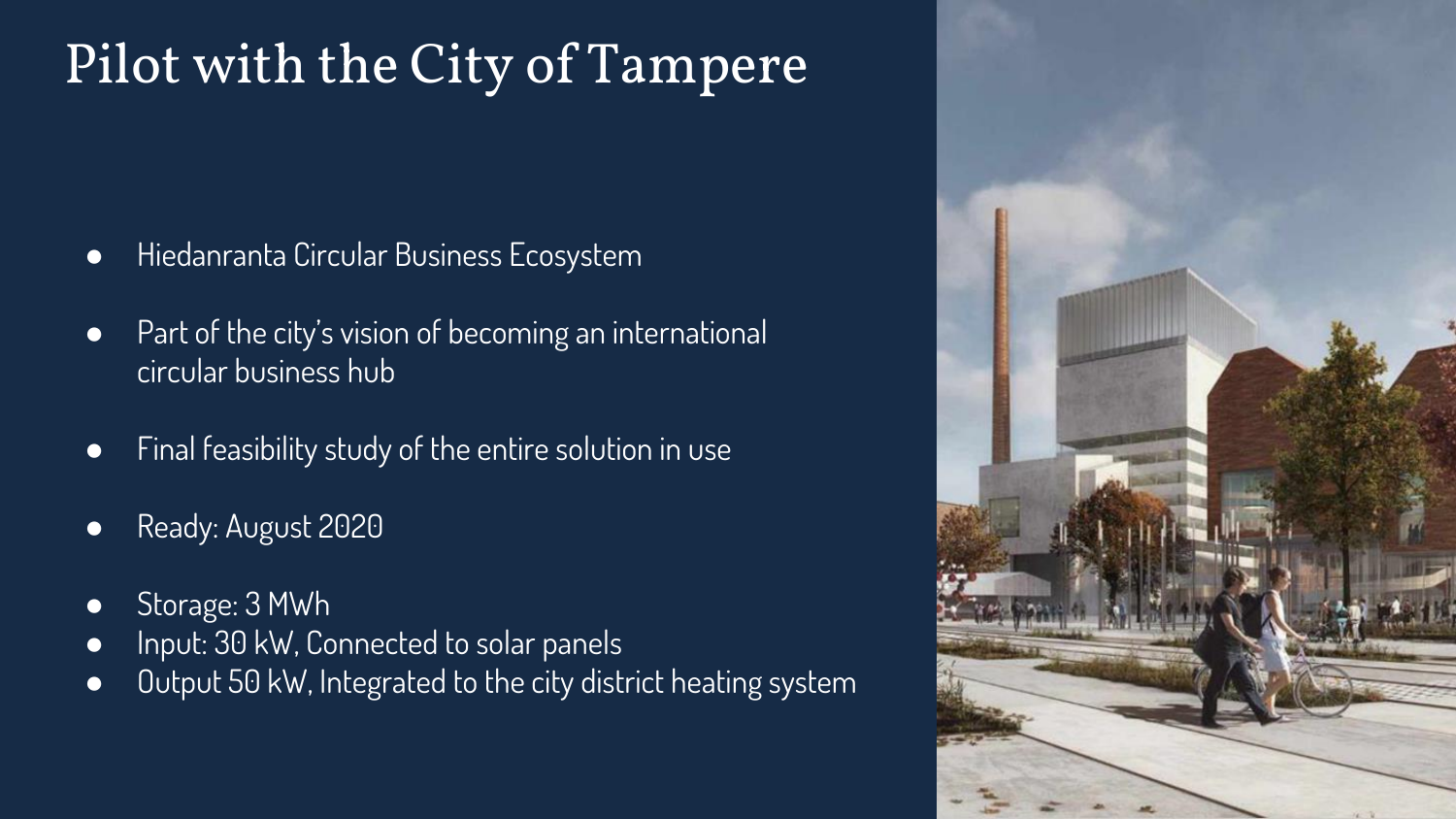### District scale solution at Hiedanranta

- Heat demand: 70 GWh/year
- Electricity demand: 50 GWh/year
- Peak heating power: 24 MW
- Peak electric power: 20 MW
- 25 000 habitants and 10 000 jobs
- 1500 000 m<sup>2</sup> of floor space
- Limited construction space

- Seasonal heat storage, dimensions: Capacity: 3.5 GWh Sand volume: 32 000 m3 Efficiency: 88 to 95 %
- Electricity from the Spotmarket
- Connection to the 110 kV distribution grid
- Heat distribution via local grid

#### **Scope Solution Benefits**

- Heat cost: 37 €/MWh + electricity tax (5 €/MWh or 22.5 €/MWh)
- Emissions reduced by 90 to 95 %
- Low maintenance costs
- Local heat source: protected from increases in energy price
- Market opportunities in auxiliary services for the electric grid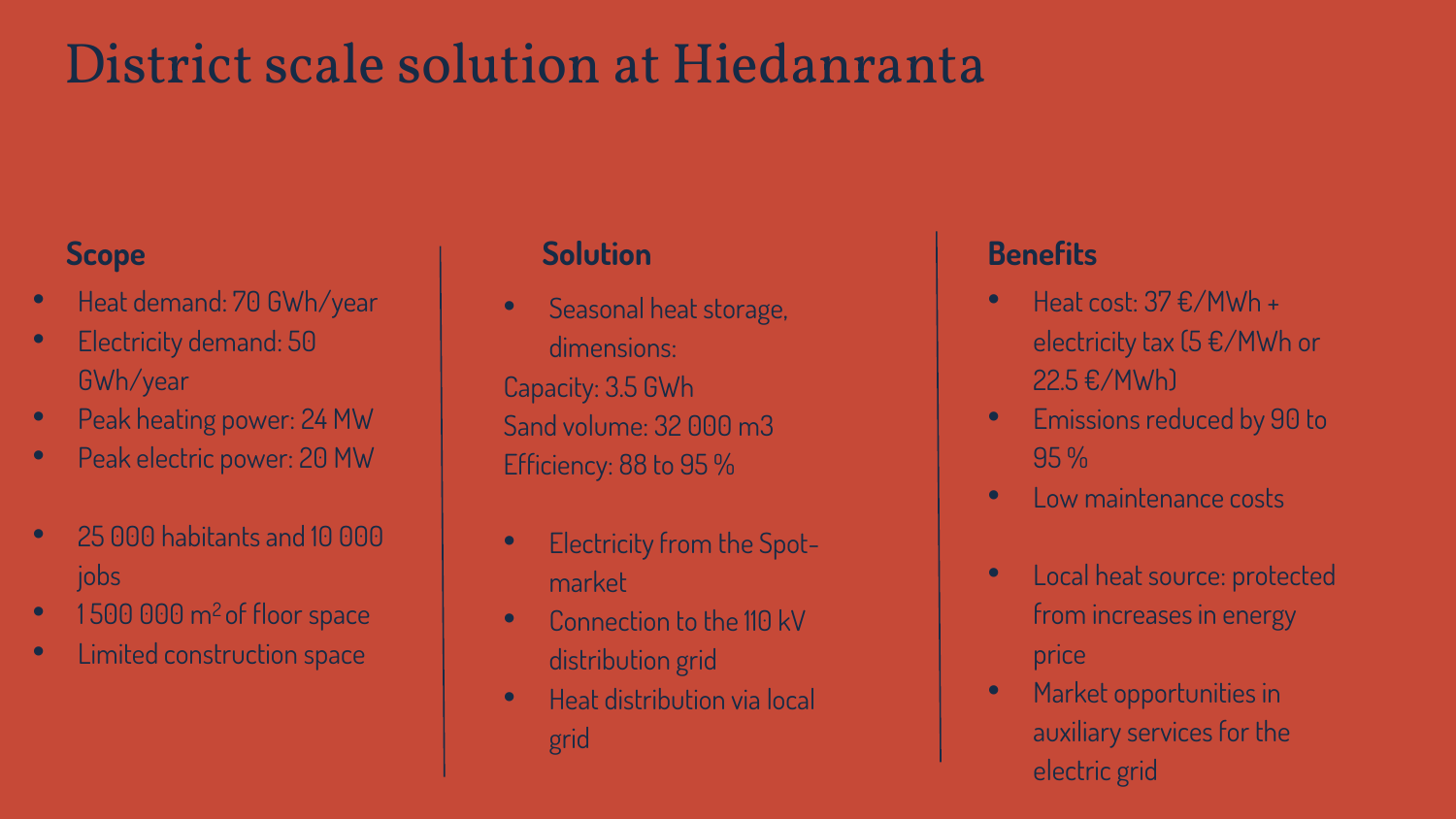### Large Energy Storages in Hiedanranta

- District scale operation requires electricity grid connection
- The lowest prices in the Spot-market are often the cleanest (high wind fraction)
- High input power enables low transfer prices for electricity
- High input power also opens possibilities to act in the frequency reserve and balancing capacity markets



Market prices sorted from lowest to highest price: the first 1000 hours of the year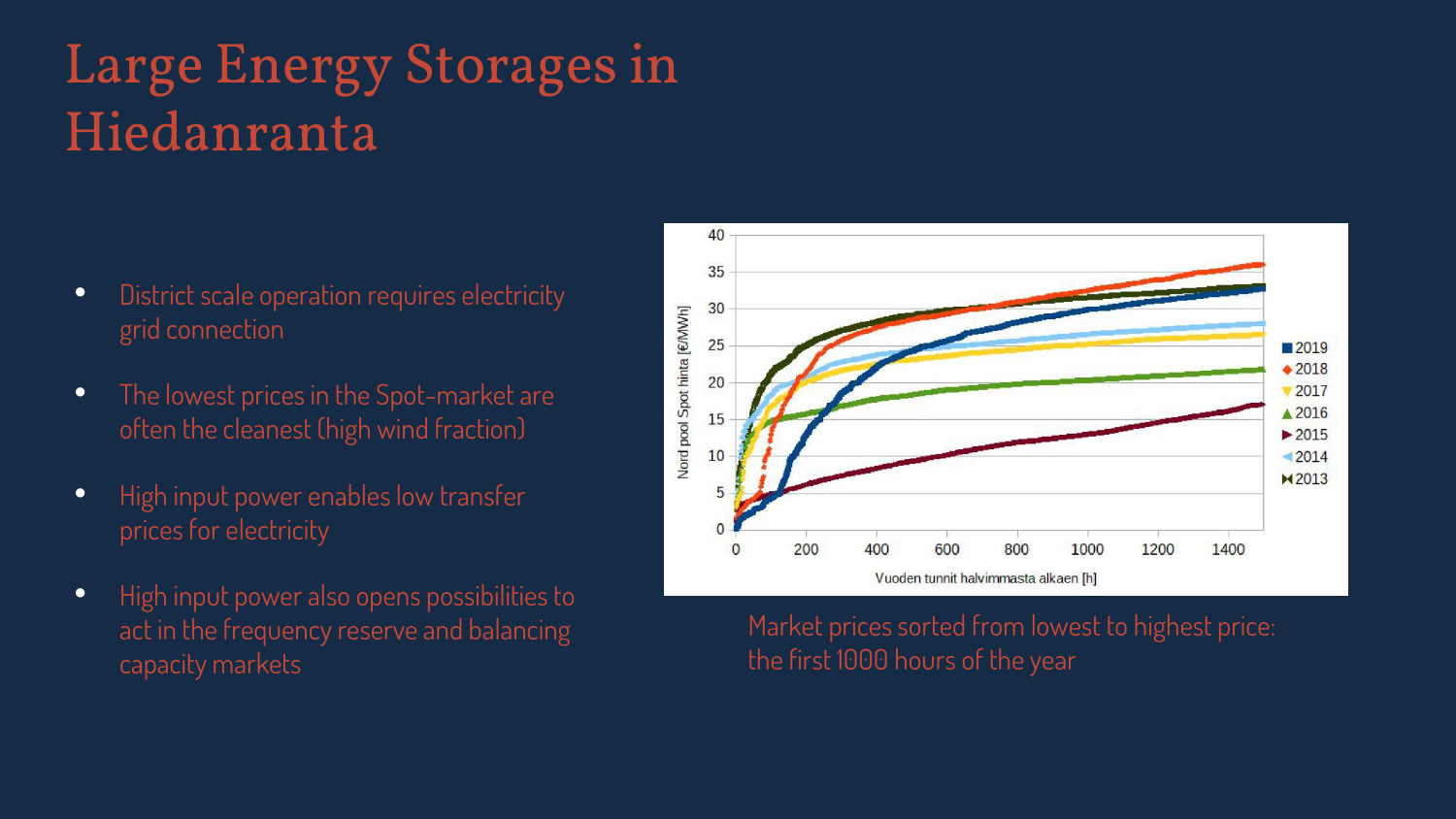## Large Energy Storages in Hiedanranta: Economy

The investments for the storage are relatively low - it enables flexible connection of the electricity and heat sectors:

Average electricity price:  $21 \text{ E} / \text{MWh}$ Electricity transfer:  $7 \text{ E} / \text{MWh}$ Investment: electricity connection 0.6 €/MWh Investment: heating network 3.1 €/MWh Investment: heat storage 6.1 €/MWh Pre-tax sum: 37.1 €/MWh

Electricity tax, industry:  $5 \in \mathcal{B}/MWh$ Electricity tax, general:  $22.5 \text{ E}/\text{MWh}$ 

Total heat price: 37.1 to 59.6

€/MWh



Storage specific investment price reduces and then settles to relatively constant level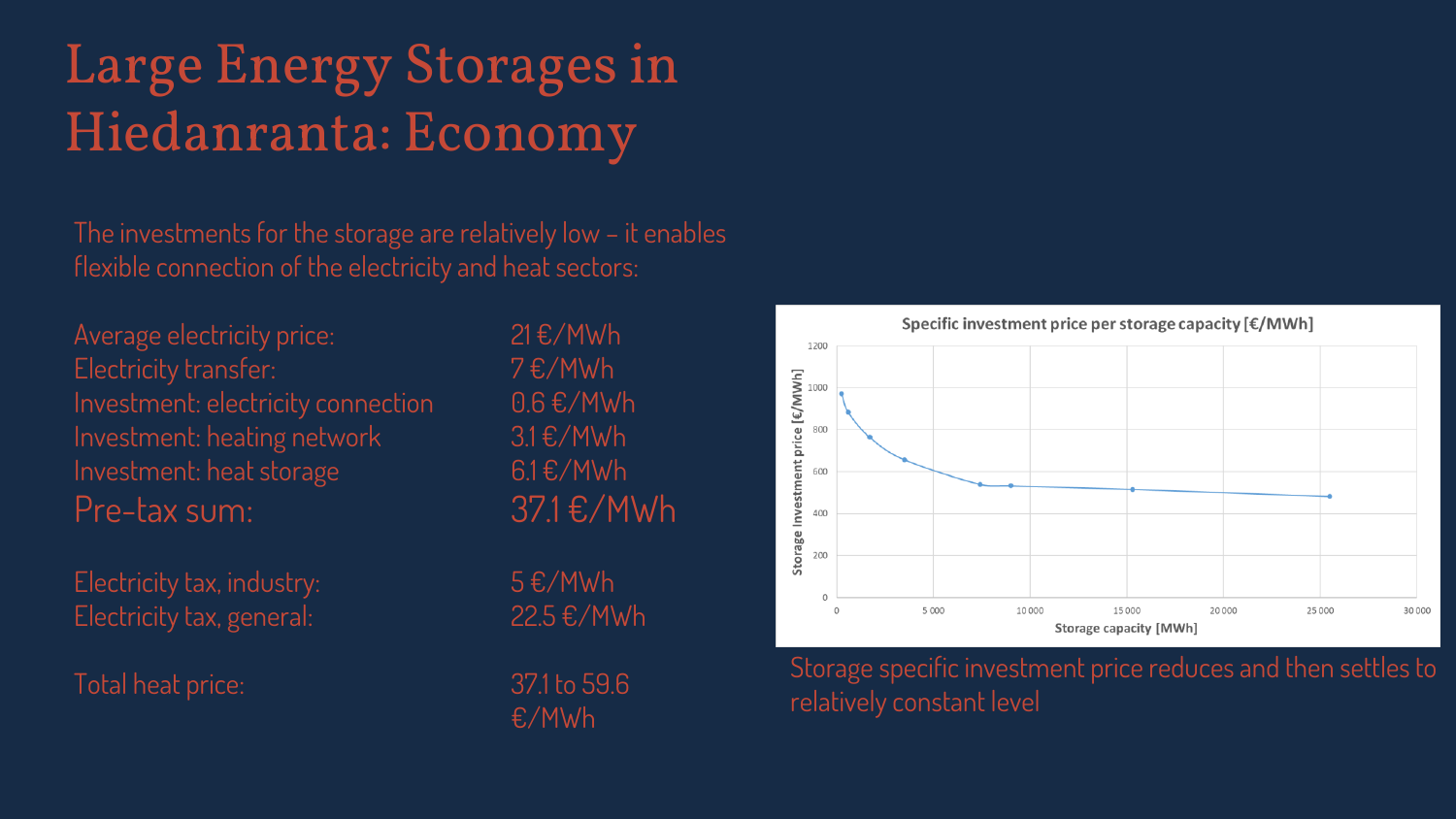



STORAGE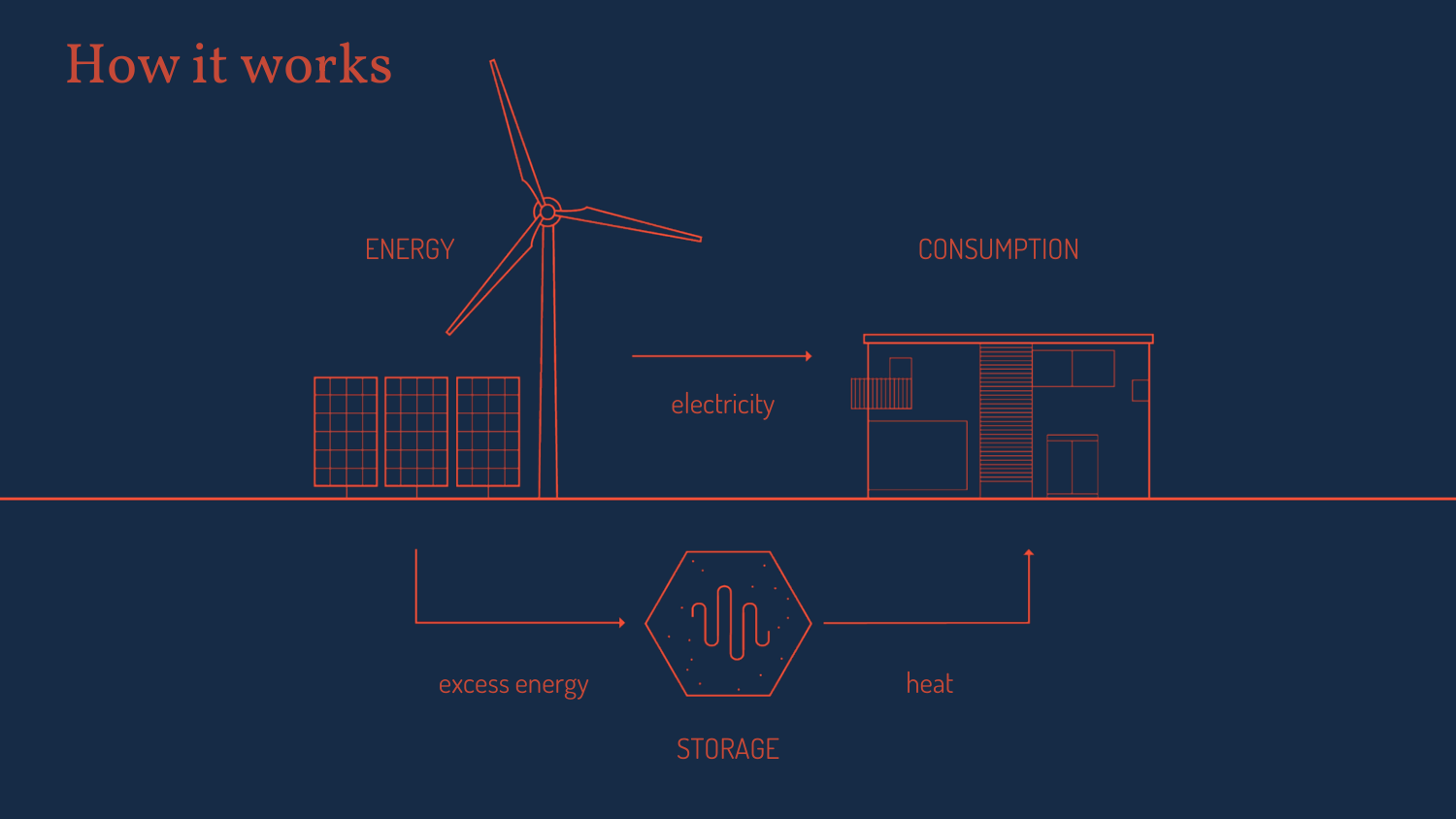### Better Profits by Better Energy

#### ● Stable product prices

- Fixed energy pricesfor 30 years and beyond
- Optimal process temperatures
	- High storage temperature allows flexible operation

#### ● Sand as storage medium

- Clean, non-toxic and environmentally friendly
- Allows high storage temperatures
- Optimal for seasonal heat storages
- Low thermal conductivity and low heat losses

#### ● Minimal land usage

○ Allows construction on-top in high valued city spaces